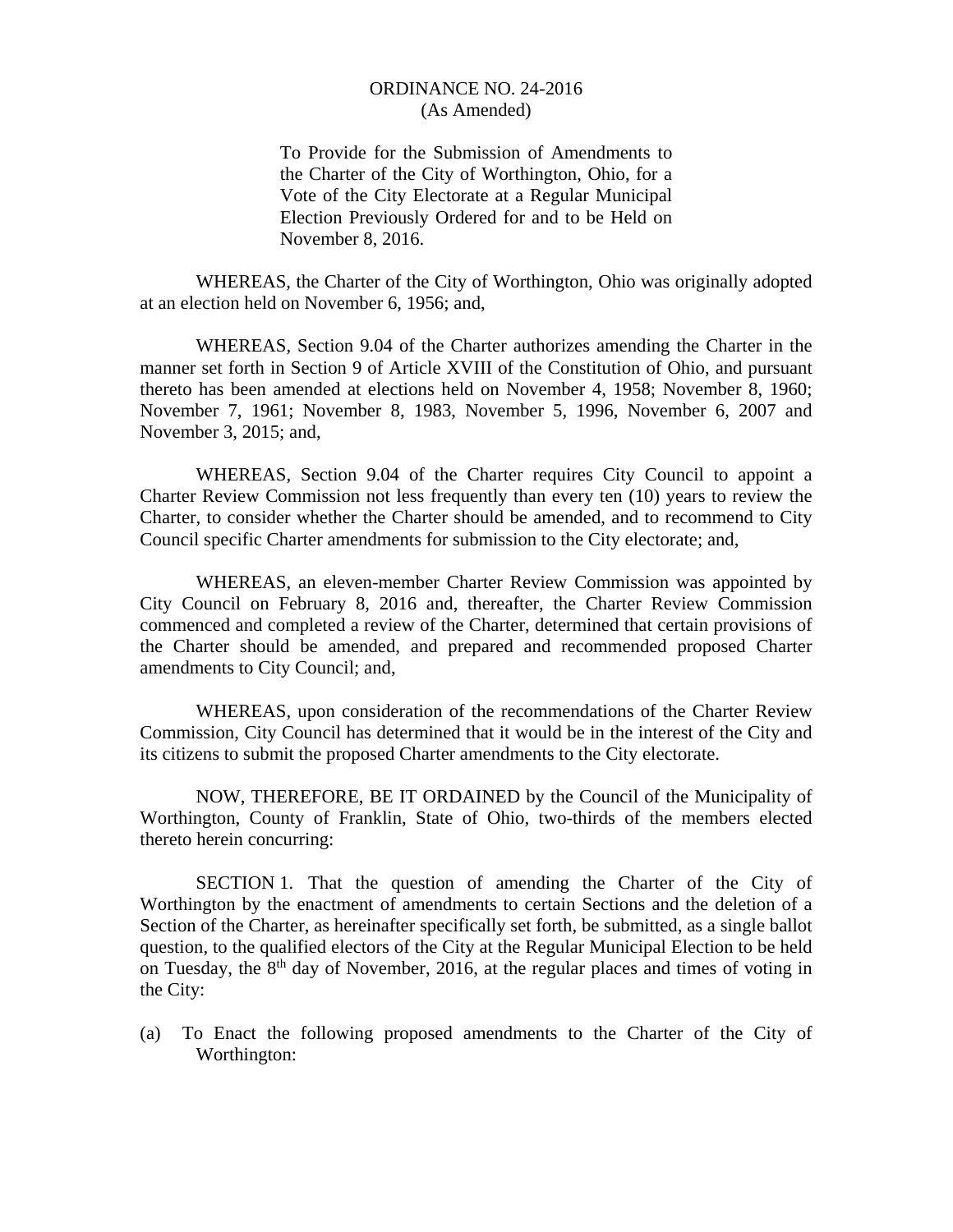Section 2.04 of the Charter of the City of Worthington to be amended to read as follows:

#### **SECTION 2.04 SALARY.**

 The salary of Council members and the President of Council may be established by non-emergency ordinance one time prior to the general election held in November 2019. After such one-time increase, the salary of the members of Council shall be established by non-emergency ordinance, provided that no salary of a Council member shall be increased during that member's term of office and no salary shall be decreased during such term of office except with the consent of such member of Council.

Section 2.05 of the Charter of the City of Worthington to be amended to read as follows:

# **SECTION 2.05 PRESIDENT OF COUNCIL, PRESIDENT PRO- TEM OF COUNCIL, MAYOR AND VICE- MAYOR.**

 At its organizational meeting after each election of Council members, the Council shall elect a President of Council and a President Pro-tem of Council, from among its members, for a term of two (2) years. The process for such election may be included in rules adopted by Council pursuant to Section 2.15 of this Charter. The President Pro-tem of Council shall act as President of Council in the absence of the President of Council.

 At said organizational meeting, the Council shall also elect as Mayor and Vice-Mayor suitable persons from among citizens of this Municipality, qualified to serve on Council, for a term of two (2) years. A member of Council may not be elected either as Mayor or as Vice-Mayor.

 The Mayor shall serve as judge of the Mayor's Court to hear and determine misdemeanor cases arising under the ordinances of this Municipality, as provided by the laws of the State, unless and until another and different court is required by State legislative act. So long as there is a Mayor's Court, the Mayor and Vice-Mayor shall each be an attorney admitted to the Bar of Ohio and be in good-standing with the Supreme Court of Ohio. Nothing in this Section 2.05 shall limit the City Council from appointing a magistrate to preside over Mayor's Court in the absence of the Mayor and Vice-Mayor. City Council shall establish the qualifications of a magistrate and shall make such appointment by resolution.

 The Mayor shall further be recognized as the ceremonial head of the Municipality but shall have no administrative duties. The Vice-Mayor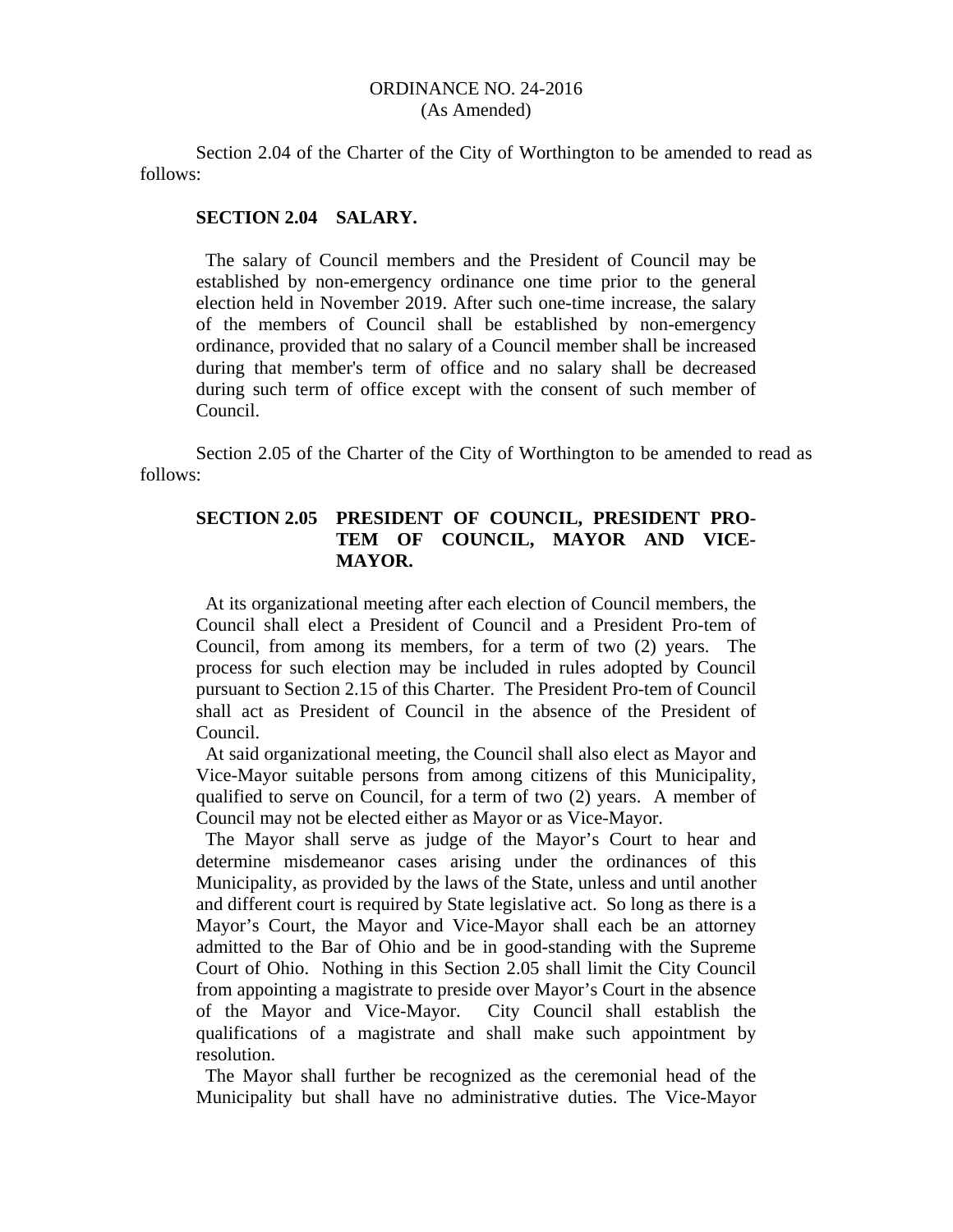shall act as Mayor during the absence of the Mayor. A vacancy in the office of Mayor or Vice-Mayor shall be deemed to occur for the same reasons set forth for a vacancy in the office of member of Council as provided in Section 2.03 hereof. Upon a vacancy in the office of Mayor, the Vice-Mayor shall serve for the unexpired term or until a Mayor is elected, whichever first occurs.

Section 2.06 of the Charter of the City of Worthington to be amended to read as follows:

## **SECTION 2.06 SALARY OF MAYOR AND VICE-MAYOR.**

 The salaries of Mayor and Vice-mayor shall be established by ordinance, and neither salary shall be increased or decreased during the Mayor's or Vice-Mayor's term of office.

Section 2.07 of the Charter of the City of Worthington to be amended to read as follows:

## **SECTION 2.07 SPECIFIC POWERS OF COUNCIL**

 In addition to its legislative power and its executive authority and its power to prescribe by ordinance or resolution the manner in which any power of the Municipality may be exercised, the Council shall have the authority to:

(1) Appoint and remove the City Manager, appoint an Acting City Manager in the event the position of City Manager is vacant, and establish the salary for such positions by ordinance;

(2) Establish administrative departments, define their duties and procedures, and confirm the appointment of officers in unclassified positions and fix the salaries and wages for all employees;

(3) Adopt the municipal budget;

(4) Appoint and remove the members of the Municipal Planning Commission, the Board of Zoning Appeals, and of any board, commission, or committee created or authorized by this Charter or by ordinance or resolution of Council;

(5) Adopt and modify the official map of the Municipality;

(6) Regulate and restrict the use of public and private real estate in the interests of the health, safety, morals, and welfare of the people by establishing use zones and limiting area, land use, and building heights therein;

(7) Adopt and approve subdivision plats and establish subdivision regulations therefor;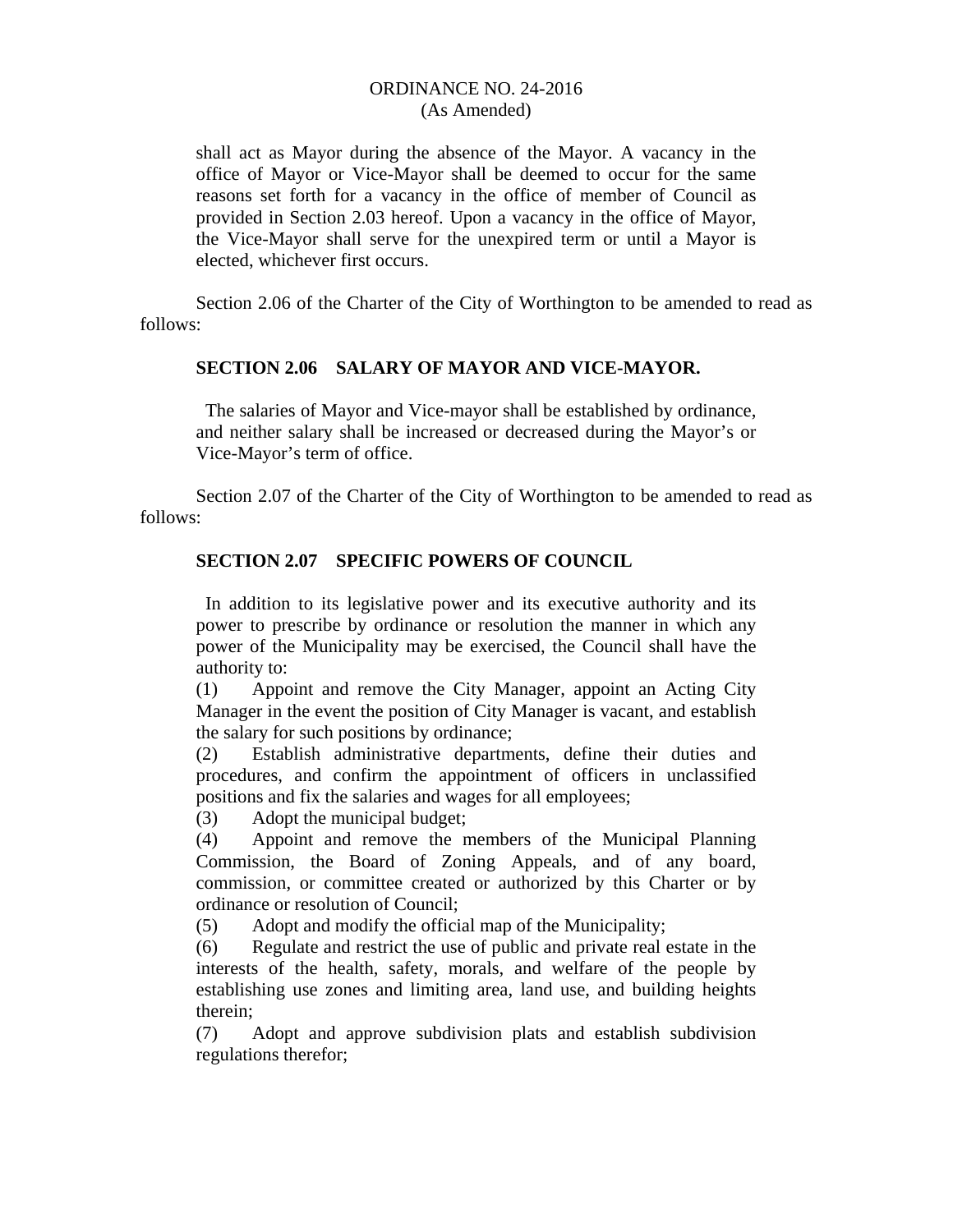(8) Authorize the levy and collection of taxes and the issuance of notes and bonds as provided in this Charter or as otherwise authorized by the laws of the State of Ohio;

(9) Authorize an audit of the accounts of the Municipality or any officer or department thereof in such manner and means as Council shall deem necessary and appropriate;

(10) Establish an Architectural District and appoint an Architectural Review Board, in accordance with Sec. 6.03(7) of this Charter, to exercise such powers within the Architectural District as are established by ordinance. (Amended November 8, 1983)

(11) Adopt, and review at least annually, a policy on the investment of funds held by the City. (Added November 5, 1996)

 The Council may delegate the administration of any and all municipal affairs to the City Manager who shall be responsible to the Council for the performance thereof.

Section 2.10 of the Charter of the City of Worthington to be amended to read as follows:

# **SECTION 2.10 COUNCIL RELATIONS WITH CITY MANAGER**

 Except for the purpose of inquiry, the Council and its members shall deal solely and directly through the City Manager with respect to any matter related to the administrative affairs of the Municipality which are within the scope of the power, duty, authority and responsibility of the City Manager. Except to confirm the City Manager's appointment of officers in unclassified positions of the Municipality, the Council and its members shall not otherwise interfere with the appointment of officers in unclassified positions or employees in the administrative service.

Section 2.17 of the Charter of the City of Worthington to be amended to read as follows:

# **SECTION 2.17 PROCEDURE IN THE PASSAGE OF ORDINANCES.**

 Each proposed ordinance shall be in writing, shall contain a title and an opening clause: "Be It Ordained by the Council of the Municipality of Worthington, County of Franklin, State of Ohio:", and shall set forth at length therein the action to be taken. Each ordinance shall contain but one subject which shall be summarized in its title. At a regular or special meeting of Council, a proposed ordinance shall be read by title only and may thereupon be introduced by a member of Council. At the option of the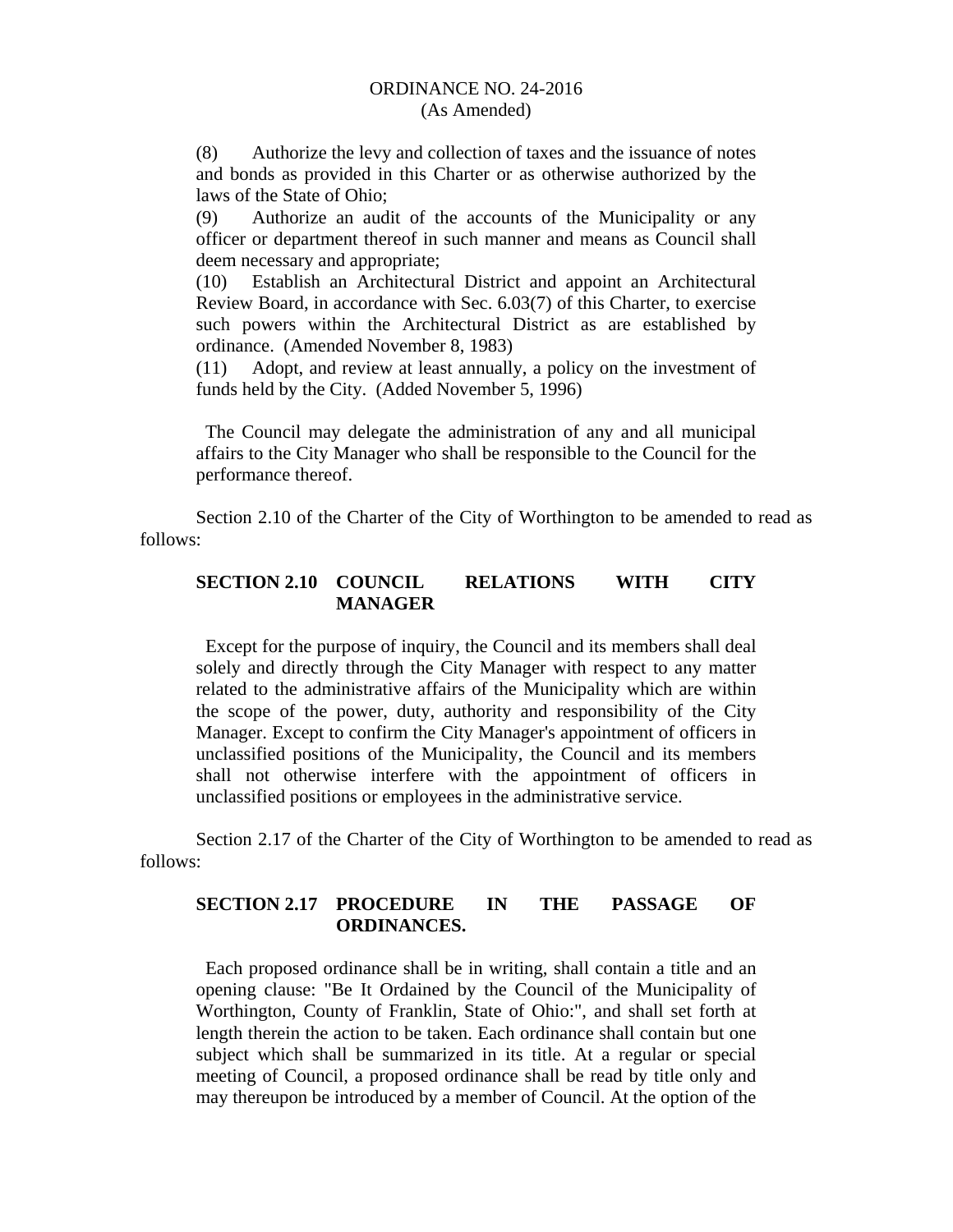President of Council, a title may be read in summary fashion, which shall include the ordinance number and a succinct description of the action to be considered. Upon its introduction and in the absence of it being declared an emergency ordinance as hereinafter provided, a public hearing date on the ordinance shall be scheduled for a subsequent regular or special meeting of the Council as it shall determine. The Clerk of Council shall cause a notice of public hearing on the ordinance to be published, in a manner determined annually by Council, once in a newspaper of general circulation in the Municipality prior to the scheduled hearing date, and/or posted on at least one electronic medium. Such notice shall contain the title of the ordinance or a succinct summary of the title, the time, date, and place of the public hearing, and a statement that the ordinance is on file for public inspection in the office of the Clerk of Council. At the public hearing, the ordinance shall be read a second time by title only, or by a succinct summary of the title only as may be determined by the President of Council, and, thereafter, the public hearing commenced under such rules as Council may provide. At the conclusion of the public hearing, the Council shall vote to adopt, with or without amendment, or reject the ordinance. The adoption of an ordinance shall require the affirmative vote of a majority of the members of Council and the attestation by signature thereon of the President and the Clerk of Council.

 In addition to those categories of ordinances specifically set forth in Section 2.19 of this Charter, an ordinance necessary for the immediate preservation of the public health, safety, and welfare of the Municipality may be passed as an emergency measure to be immediately effective upon its passage and publication either: (1) upon introduction, provided the notice of public hearing on the ordinance is waived and the ordinance is declared to be immediately effective upon its passage and publication; or (2) at the conclusion of the public hearing thereon provided the ordinance is declared to be immediately effective upon its passage and publication. A six-sevenths (6/7) vote of the members of Council shall be required to waive the waiting period, to declare the immediate effectiveness of the ordinance, and to pass the ordinance.

Section 2.18 of the Charter of the City of Worthington to be amended to read as follows:

#### **SECTION 2.18 PUBLICATION OF PASSAGE OF ORDINANCES.**

 Public notice of the passage of an ordinance shall be published the Thursday following passage by one or more of the following methods:

1) By posting copies thereof in not less than four (4) of the most public places in the Municipality as determined by City Council, and on the City website;

2) By posting copies thereof in the office of the Clerk of Council;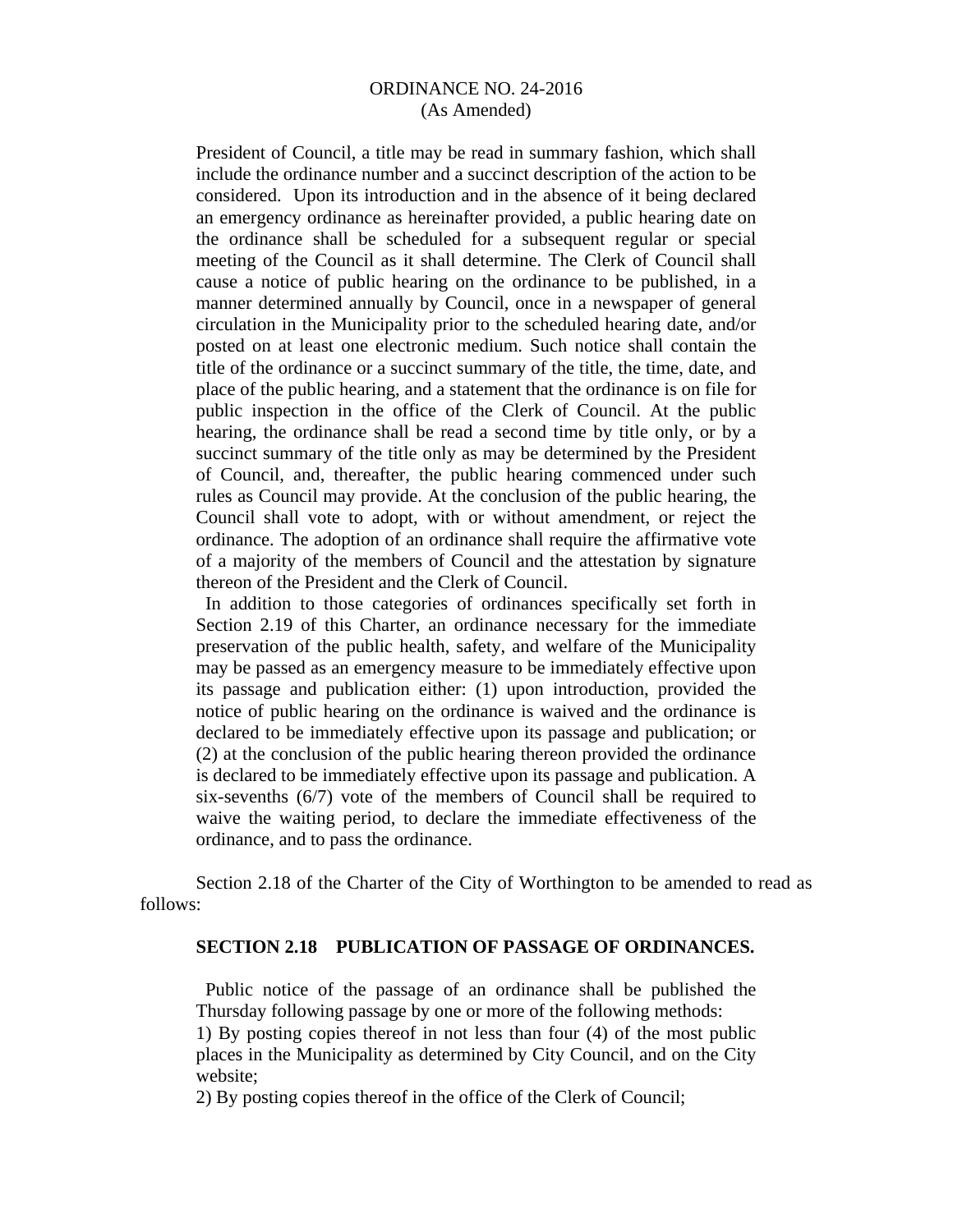3) By publication of a notice, one time, in a newspaper of general circulation in the Municipality and/or on the electronic medium determined by Council pursuant to Section 2.17 of this Charter, setting forth the title and effective date of the ordinance and a statement that the ordinance is on file in the office of the City Clerk;

4) By publication at length, one time, in a newspaper of general circulation in the Municipality and/or on the electronic medium determined by Council pursuant to Section 2.17 of this Charter;

5) In accordance with the provisions of Section 4.05 of this Charter in the case of the annual appropriations budget ordinance;

6) By setting forth their provisions at length in the Codified Ordinances made available for public inspection in libraries and in courts.

Publication of the passage of an ordinance shall be made by method one (1) above unless a provision of said ordinance provides another method. (Amended November 6, 2007.)

Section 2.19 of the Charter of the City of Worthington to be amended to read as follows:

## **SECTION 2.19 EFFECTIVE DATES OF ORDINANCES.**

 Ordinances raising revenue, those appropriating money for current operations, those directing an election or a question to the electorate, those authorizing annual tax levies, and those declared to be emergency ordinances as provided in Section 2.17 of this Charter shall be effective upon passage and publication. Except as may be provided in Section 1.04 of this Charter, all other ordinances shall take effect on the twentieth (20th) day following publication in order to afford an opportunity during that period for the filing of referendum petitions thereon.

Section 3.02 of the Charter of the City of Worthington to be amended to read as follows:

#### **SECTION 3.02 CITY MANAGER; POWERS AND DUTIES.**

 The City Manager shall be the chief executive and administrative officer of the Municipality, shall be responsible to the Council for the proper administration of the affairs of the Municipality and, to that end and subject to the provisions of this Charter, shall have power and be required to:

 (1) Appoint and, when necessary, remove any of the classified and unclassified employees of the Municipality.

 (2) Prepare and submit to the Council annual appropriations budget estimates and lawfully administer the budget adopted by Council.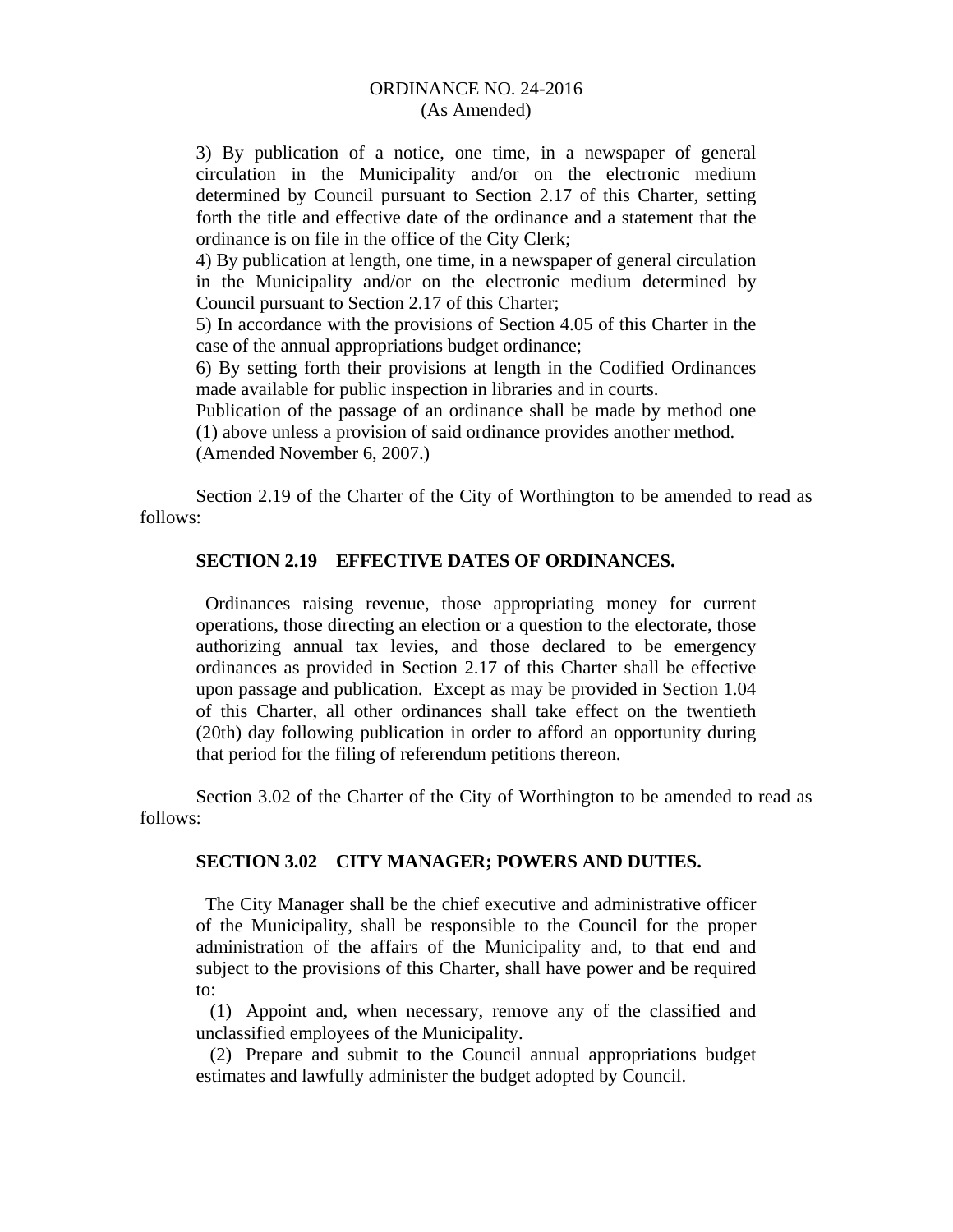# ORDINANCE NO. 24-2016

# (As Amended)

 (3) Prepare and submit to the Council and to the public an annual report including, but not limited to, the financial and administrative affairs and activities of the Municipality for the preceding year.

 (4) Inform the Council of the current financial condition and future financial needs of the Municipality.

 (5) Appoint such temporary advisory committees as are necessary and desirable.

 (6) Delegate to subordinate officers and employees of the Municipality such duties conferred upon the City Manager by this Charter or by action of the Council as are necessary or appropriate for the efficient and effective operation of the Municipality.

 (7) Perform such other duties, not inconsistent with this Charter, as may be required by the Council.

 (8) Execute, upon authorization of the Council, contracts, leases, deeds, easements, conveyances and agreements as are necessary and appropriate to the efficient and effective operation of the City. (Amended November 8, 1983)

 (9) Execute, without having to obtain additional authorization from Council, contracts for the expenditure of funds from the General Fund which have previously been appropriated by Council as part of the annual operating budget process or amendments thereto;

 (10) Execute contracts for the construction of public improvements or the acquisition of capital assets only upon the specific authorization of Council at the time it appropriates funds from the Capital Improvement Fund for such construction or acquisition.

(Added November 5, 1996.)

Section 3.05 of the Charter of the City of Worthington to be amended to read as follows:

### **SECTION 3.05 DEPARTMENT DIRECTORS.**

 At the head of each department shall be a Director, responsible to and appointed by the City Manager with the approval of the Council, and who shall be an unclassified officer of the Municipality. The Director shall have supervision and control, subject to the direction of the City Manager, of the department and shall faithfully discharge those duties of the office and observe and enforce the provisions of this Charter and the ordinances of this Municipality. Two or more departments may be headed by the same officer and the City Manager may serve as head of one or more departments in addition to serving as City Manager, if approved by Council.

Section 4.03 of the Charter of the City of Worthington to be amended to read as follows: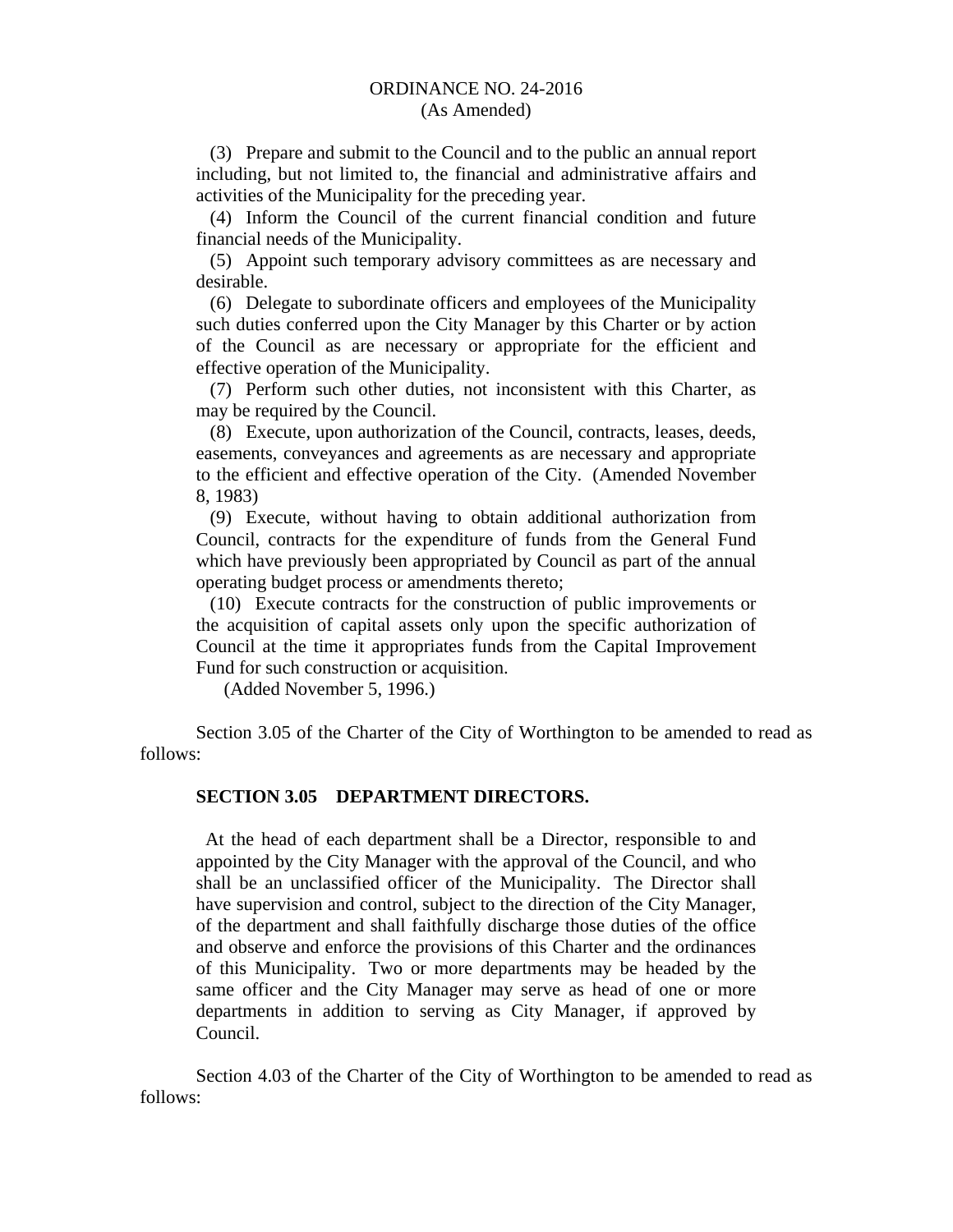#### **SECTION 4.03 PUBLIC HEARING ON BUDGET ESTIMATES.**

 At the meeting of the Council at which the budget estimates are submitted by the City Manager, the Council shall schedule a public hearing on the budget. A notice of public hearing shall be published once in a newspaper of general circulation in the Municipality and/or on the electronic medium determined by Council pursuant to Section 2.17 of this Charter, at least seven (7) days before the hearing. Such notice shall state that the budget estimates and message are on file for public inspection in the office of the Clerk of Council. On the date and at the time and place advertised, the Council shall hold a public hearing on the estimates as submitted and may continue such hearing. After the hearing, the Council shall adopt by ordinance the estimates as submitted, or as amended, as the appropriations budget of the Municipality for the ensuing budget year. Adoption of the budget ordinance shall require a majority vote of the members of Council.

Section 4.10 of the Charter of the City of Worthington to be amended to read as follows:

## **SECTION 4.10 PURCHASING.**

 The Council shall establish by ordinance a purchasing procedure for the City departments which may include a procedure for making emergency purchases by certain officers and employees of the Municipality.

Section 4.11 of the Charter of the City of Worthington to be amended to read as follows:

## **SECTION 4.11 SUPPLIES, MATERIALS AND EQUIPMENT; CONSTRUCTION OF IMPROVEMENTS.**

 Purchase of supplies, materials and equipment and the construction of public improvements for the Municipality shall be made by any method authorized by the State of Ohio for public entities, pursuant to such procedures and subject to such threshold amounts as the Council shall determine by ordinance.

Section 4.13 of the Charter of the City of Worthington to be amended to read as follows:

#### **SECTION 4.13 SHORT TERM BORROWING.**

 At any time in the fiscal year when the Council determines that revenues will be insufficient, to meet authorized expenditures, it may, by ordinance,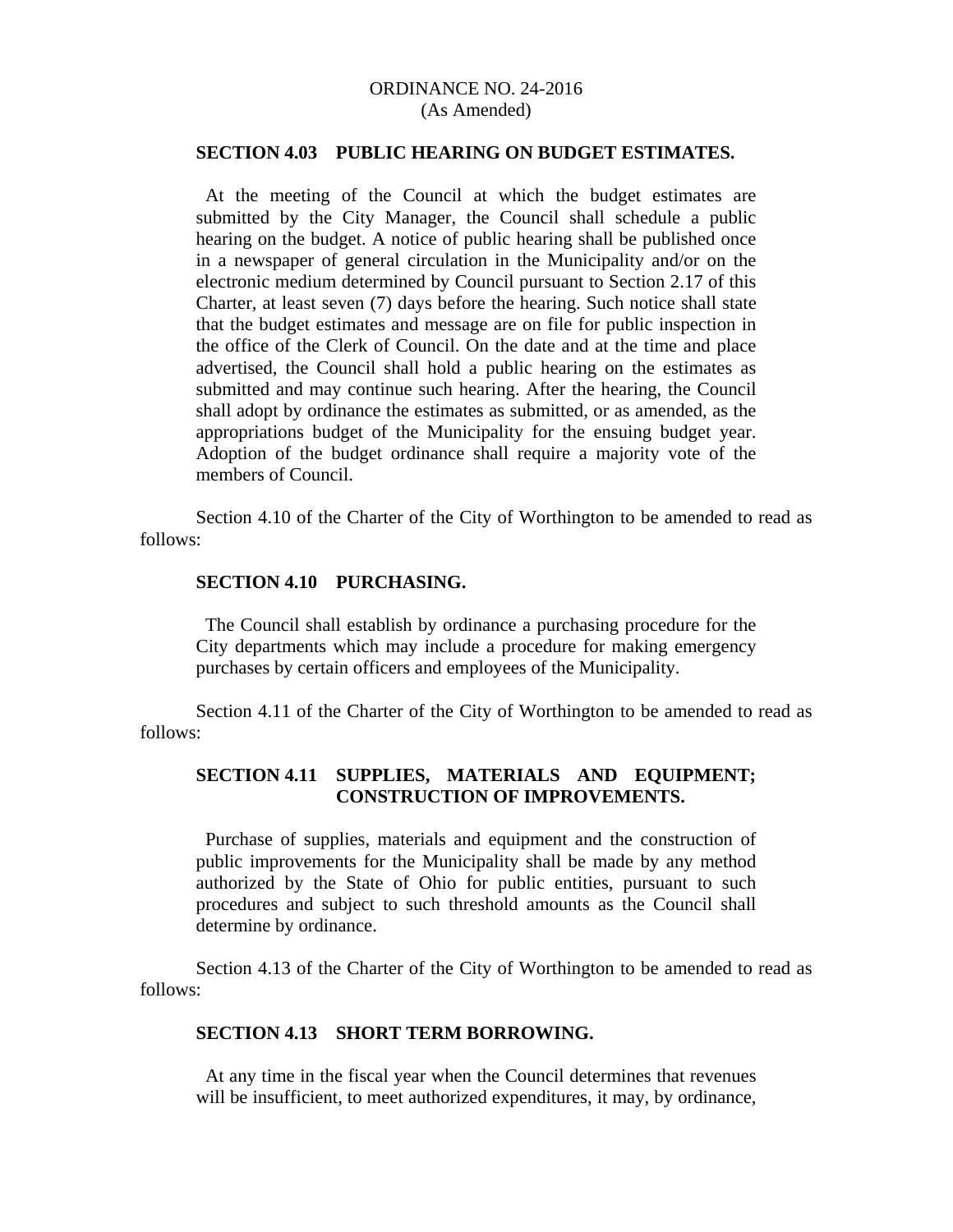direct the issuance of notes of three different types: (1) those issued to finance emergency appropriations under Sec. 4.12 of this Charter, when unappropriated available revenues are insufficient for such purpose; (2) as permitted by law, those issued in anticipation of the collection upon real and personal property; (3) those issued in anticipation of the collection of other types of revenue. The total amount of the notes issued in each case shall not exceed a reasonable estimate of the applicable revenues to be received during the fiscal year and the succeeding year and all such notes shall be redeemed not later than the end of the next fiscal year after their issuance.

Section 4.14 of the Charter of the City of Worthington to be amended to read as follows:

## **SECTION 4.14 CHARACTERISTICS OF SHORT TERM NOTES.**

Notes issued pursuant to the provision of Sec. 4.13 of this Charter shall be signed by the President of Council and the Director of Finance and shall be negotiable. They may be sold at public or private sale by the Director of Finance at the lowest net cost to the Municipality, shall be payable on demand or at fixed dates, no later than the end of the next fiscal year, and may in the latter case be either subject to redemption prior to maturity or non-callable at the option of the Municipality. No renewal or extension shall extend the maturity date beyond the end of the next fiscal year following their issuance.

Section 5.04 of the Charter of the City of Worthington to be amended to read as follows:

#### **SECTION 5.04 PROCEDURE IN BOND OR NOTE ISSUES.**

 In all respects not provided for otherwise in this Charter the procedure followed in authorizing and issuing bonds and notes and applying the proceeds shall be in accordance with the provisions of the Uniform Public Securities Act as established by the Revised Code of Ohio.

Section 5.05 of the Charter of the City of Worthington to be amended to read as follows:

#### **SECTION 5.05 FISCAL AGENT.**

 The Council shall designate the fiscal officer or trustee for the Municipality in all transactions under the Uniform Public Securities Act.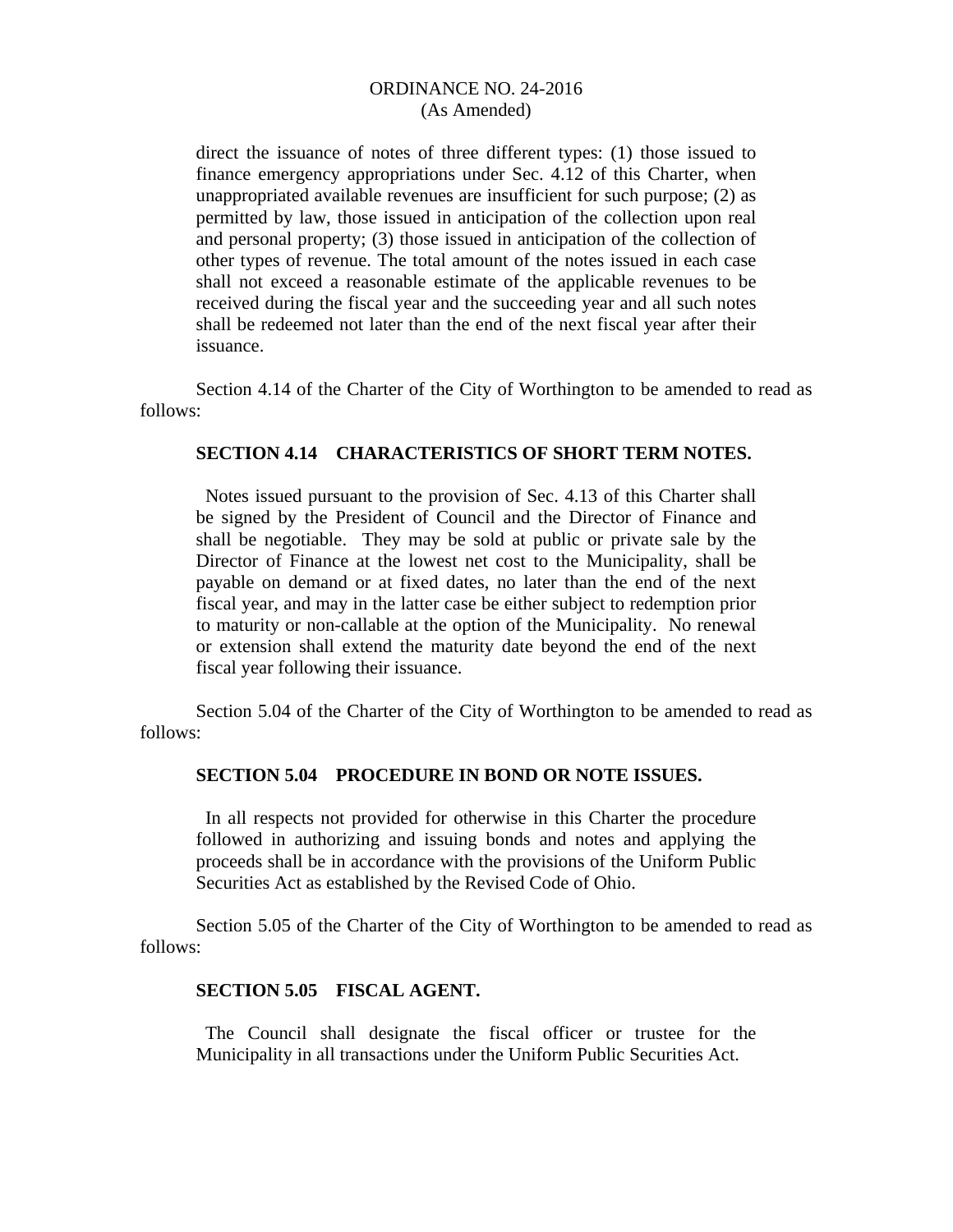Section 6.03 of the Charter of the City of Worthington to be amended to read as follows:

## **SECTION 6.03 POWERS AND DUTIES OF MUNICIPAL PLANNING COMMISSION.**

The Municipal Planning Commission shall have the power to:

- (1) Review and recommend any revisions to the Master Plan, official map, area plans, and development standards of the City as often as necessary but not less frequently than every five (5) years; (Amended November 5, 1996.)
- (2) Recommend to Council the disposition of requests for subdivision platting;
- (3) Recommend to Council amendments to the zoning plan and ordinance of the Municipality;
- (4) Recommend to Council zoning changes and zoning for newly annexed areas;
- (5) Determine or recommend to Council, as provided by ordinance, the disposition of requests for conditional use permits;
- (6) Cooperate with the regional planning commission and the planning commissions of area municipalities;
- (7) Act as the Board of Architectural Review as provided by ordinance. The Council shall annually appoint as additional voting members of the Board of Architectural Review two representatives of the Architectural Review District, one or both of whom shall be a resident freeholder of said District;
- (8) Perform such other duties, not inconsistent with this Charter, as may be required by ordinance.

 In rendering a decision or recommendation, the Municipal Planning Commission shall articulate its basis therefor, in writing, by reference to the relationship that decision or recommendation has to the overall comprehensive planning goals of the City, which may be found in the Master Plan, the zoning map, a course of zoning or subdivision practices by the City, or any other acknowledged comprehensive strategy or goals previously established at the time of the decision or recommendation.

Section 6.05 of the Charter of the City of Worthington to be amended to read as follows:

## **SECTION 6.05 POWERS AND DUTIES OF BOARD OF ZONING APPEALS.**

 The Board of Zoning Appeals shall have the power to hear and decide appeals from the refusal, issuance, or revocation of a building permit,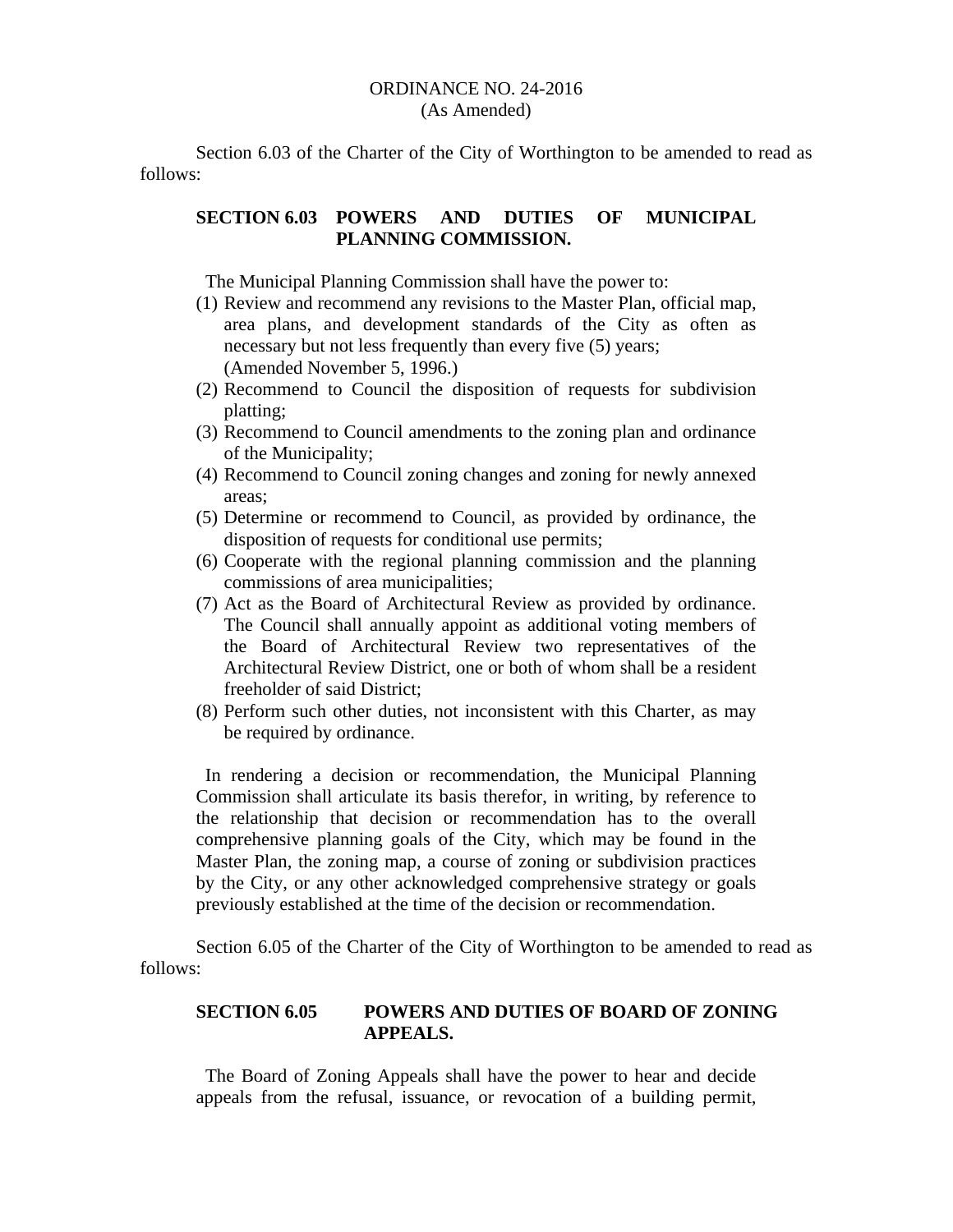occupancy certificate, or certificate of compliance by a municipal official; and to permit exceptions to and grant variances from zoning area regulations in individual cases when it is determined that practical difficulty exists. The practical difficulty standards to be applied in such cases shall be established by ordinance.

Section 7.03 of the Charter of the City of Worthington to be amended to read as follows:

#### **SECTION 7.03 NOMINATIONS.**

 There shall be no primary election for municipal offices. Nominations for the office of member of Council shall be made by petition only, signed by not less than fifty resident registered electors, on the forms for the nomination of nonpartisan candidates for such office, filed with the Board of Elections of Franklin County under such regulations and at such time as are prescribed by the State elections laws.

Section 9.01 of the Charter of the City of Worthington to be amended to read as follows:

## **SECTION 9.01 OATH OF OFFICE.**

 Every officer and employee of the Municipality shall, before entering upon the duties of office or employment, take and subscribe to the following oath or affirmation, which may be administered by the City Manager, or designee, and filed and kept in the office of the Clerk:

 "I solemnly swear (or affirm) that I will support the Constitution of the United States and of the State of Ohio and will obey the laws thereof and that I will, in all respects, observe the provisions of the Charter and ordinances of this Municipality, and will faithfully discharge the duties of \_\_\_\_\_\_\_\_\_\_\_\_\_\_\_\_\_, upon which I am about to enter."

Section 11.02 of the Charter of the City of Worthington to be amended to read as follows:

## **SECTION 11.02 CLASSIFIED AND UNCLASSIFIED SERVICE.**

 All positions in the service of the City shall be filled pursuant to open competitive examinations except:

- (1) The Clerk of Council.
- (2) The City Manager.
- (3) The Assistant City Manager.
- (4) The directors, assistant directors, and deputy directors of departments.
- (5) The Administrative Assistants.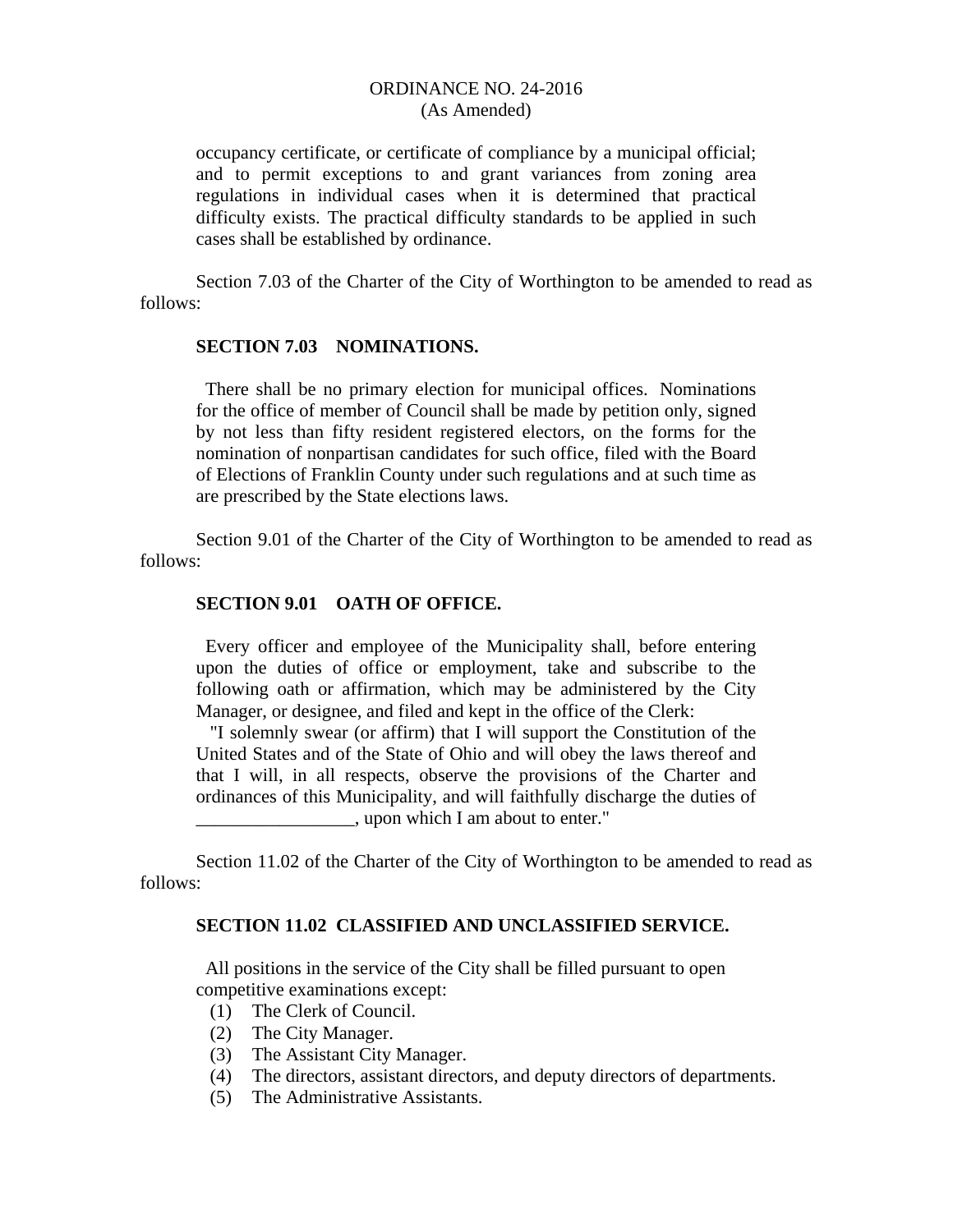- (6) The Assistant to the City Manager.
- (7) The Executive Assistant to the City Manager.
- (8) Seasonal, temporary, and part-time employees.
- (9) The Chief Building Inspector.
- (10) The Clerk of the Mayor's Court. (Amended November 5, 1996.)

 Appointment to and removal from the offices of City Council, Mayor, Vice-Mayor and members of boards, commissions and committees shall be made in accordance with the specific applicable terms of this Charter and ordinances of the City, and shall not be subject to the provisions of Sections 11.01 and this Section 11.02.

 Section 11.03 of the Charter of the City of Worthington to be amended to read as follows:

# **SECTION 11.03 PERSONNEL DEPARTMENT.**

 There shall be established a Personnel Department and the City Manager shall appoint, with the approval of the Council, a suitably qualified person to serve part or full time as Director of Personnel who shall:

- (1) Recruit qualified persons;
- (2) Prepare, schedule and hold examinations;
- (3) Create eligible lists;
- (4) Certify eligibles to the City Manager, as the appointing authority, for appointment;
- (5) Classify positions and establish job classifications;
- (6) Develop and conduct training programs;
- (7) Prepare and recommend to City Council, through the City Manager, for approval and publication, necessary rules to establish and maintain the merit system in the Municipality;
- (8) Perform such other duties relating to personnel matters as the City Manager may direct.
- (b) To Delete Section 10.07 of the Charter of the City of Worthington.

SECTION 2. That the ballot for said election shall conform to the election laws of the State of Ohio, and shall: (1) be entitled "Proposed Charter Amendments – City of Worthington;" (2) contain a statement that a majority affirmative vote is necessary for passage and approval of the amendment of the Sections as proposed herein; and (3) state the question to be submitted to the electorate of the City in condensed text form.